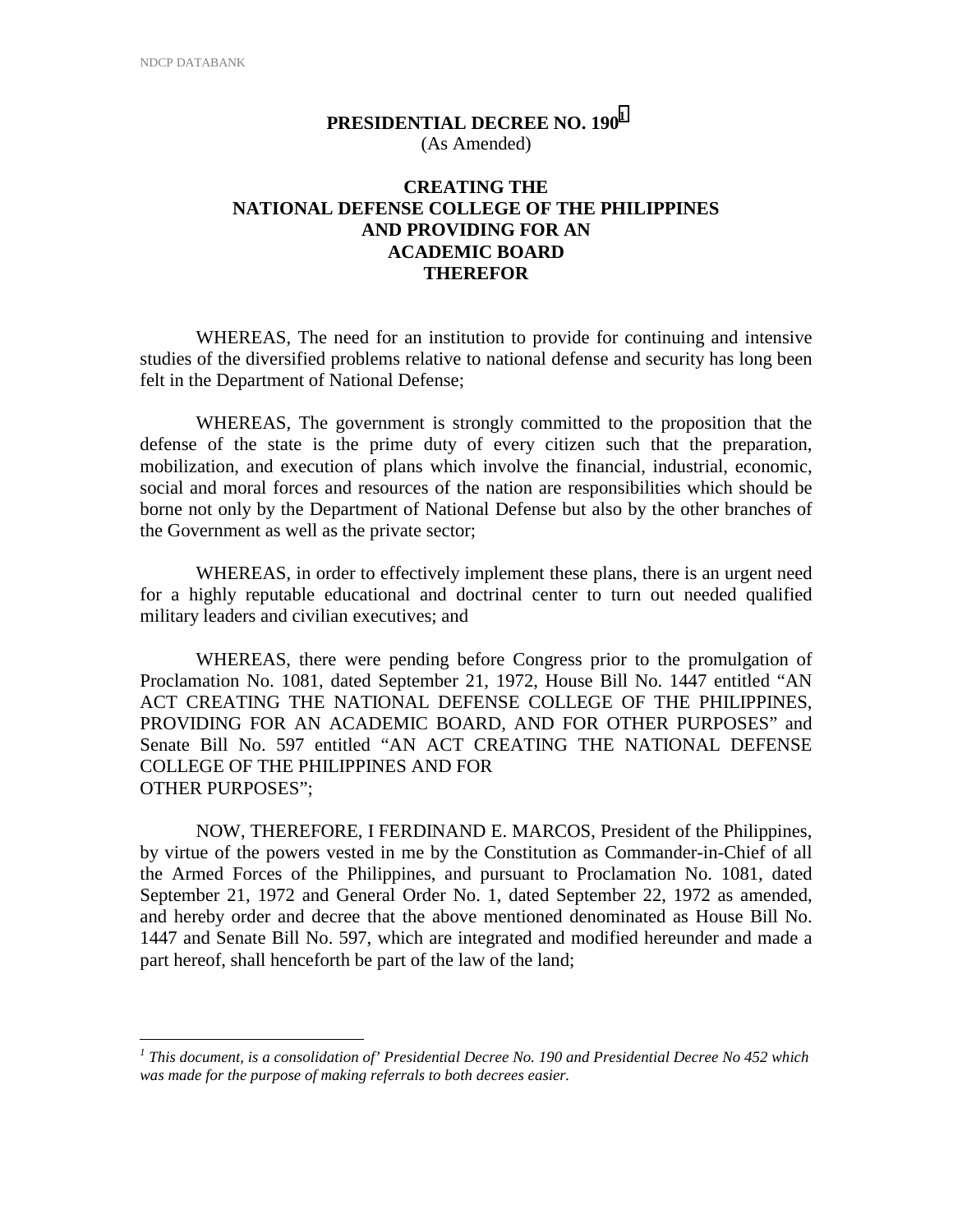Section 1. There shall be established in the Philippines under the Department of National Defense an educational institution to be known as the NATIONAL DEFENSE COLLEGE OF THE PHILIPPINES.

Section 2. The College shall be specifically designed and geared to prepare and develop potential national defense leaders, civilian officials of the different branches of the government, and selected executives from the private sector.

Section 3.

- (a) The College shall be under the direction, control and supervision of the Secretary of National Defense. It shall be headed by a President who shall administer the College with the assistance of an Executive Vice President.
- (b) The College shall have an Academic Board to be composed of the Vice President for Academic Affairs as Chairman, and the heads of academic discipline, as members.
- (c) The College is empowered to confer the degree of Master in National Security Administration (MNSA) upon all its students who will satisfactorily complete the prescribe course of studies; Provided, however, that students who completed the regular course of the College prior to the approval of the Decree are hereby declared eligible to the privileges conferred hereon.

Section 4. The Academic Board shall assist the President of the College in the discharge of the following functions:

- (a) To supervise the academic affairs of the College;
- (b) To recommend academic consultants, lecturers, professors, and instructors of the College; and
- (c) To recommend the course of study which shall include, but not necessarily limited to, all facets and elements of national power.

Section 5. The professors, instructors, lecturers, and consultants of the College shall, as much as possible, be drawn from the military and civilian branches of the National Government and governmental educational Institutions. All academic consultants, professors, instructors or lecturers, whether civilian or military personnel, in addition to their salaries, shall be entitled to receive honorarium or fees as fixed by the Secretary of National Defense.

Section 6.

(a) The heads of various Departments, offices, agencies and instrumentalities of the National Government, and the Armed Forces of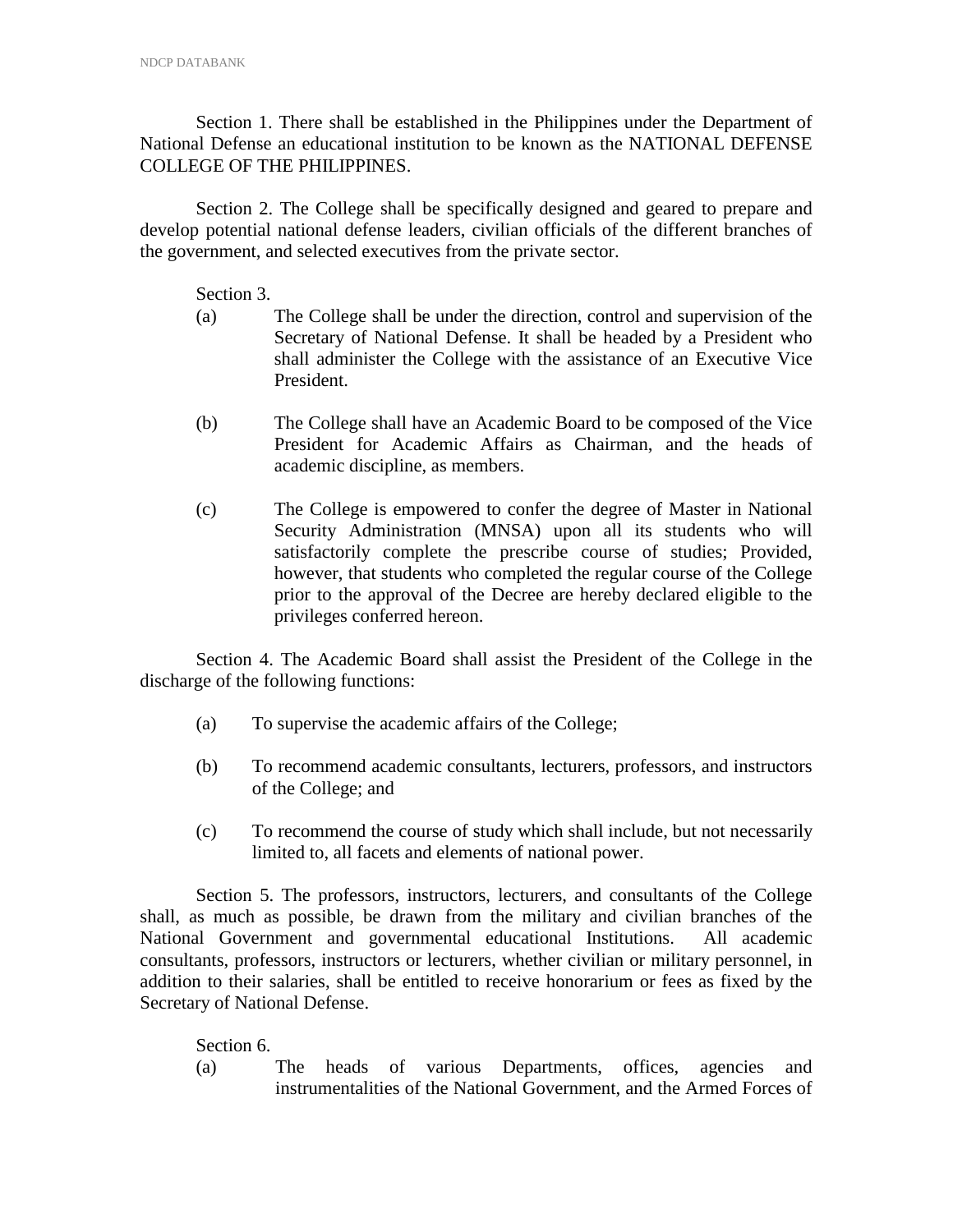the Philippines shall submit to the Secretary of National Defense a list of their ranking officials and officers who are holding or are earmarked for positions of higher responsibility and/or are involved in the formulation and implementation of national security policy. The names of these officials and officers shall compose the Standing List of NDCP Candidates, hereafter called the List, which shall be annually kept up to date. Holders of the MNSA degree shall not be included in the List. The President of the College shall recommend to the Secretary of National Defense the number of candidates for inclusion in the List from the AFP, each department, offices, agencies, and instrumentalities of the national government.

- (b) Upon request of the Secretary of National Defense, the various heads of department, offices, agencies, and instrumentalities of the national government are hereby authorized to detail officers and employees for duty or to take any course of instruction in the College.
- (c) The President of the College shall circularize to the private sector, not later than ninety (90) days prior to the opening of each course of study, student quota spaces for selected executives.
- (d) The College shall have a Board of Admission responsible for the screening and selection of the best qualified candidates from the Standing List of NDCP Candidates and the private sector. It shall be composed of five members to be chosen by the President of the college, three of whom shall be outstanding MNSA graduates each representing the military, civilian government and the private sector.
- (e) Allowances of military and civilian personnel detailed with the College for duty therein, as well as those of students of the College, shall be fixed by the Secretary of National Defense.

Section 7. Graduates of the College will receive, for purposes of promotion to key and sensitive positions in the military and civilian offices, preferential consideration and/or credit points in the grade or class of their respective positions.

Subject to existing AFP regulations, the following shall be complied with:

- (a) Civilians who will graduate from the NDCP will receive an initial rank of Lieutenant Colonel.
- (b) Civilians who will graduate from the NDCP and who are holders of a commission in the reserve force (inactive) below the rank of Lieutenant Colonel shall be promoted to Lieutenant Colonel.